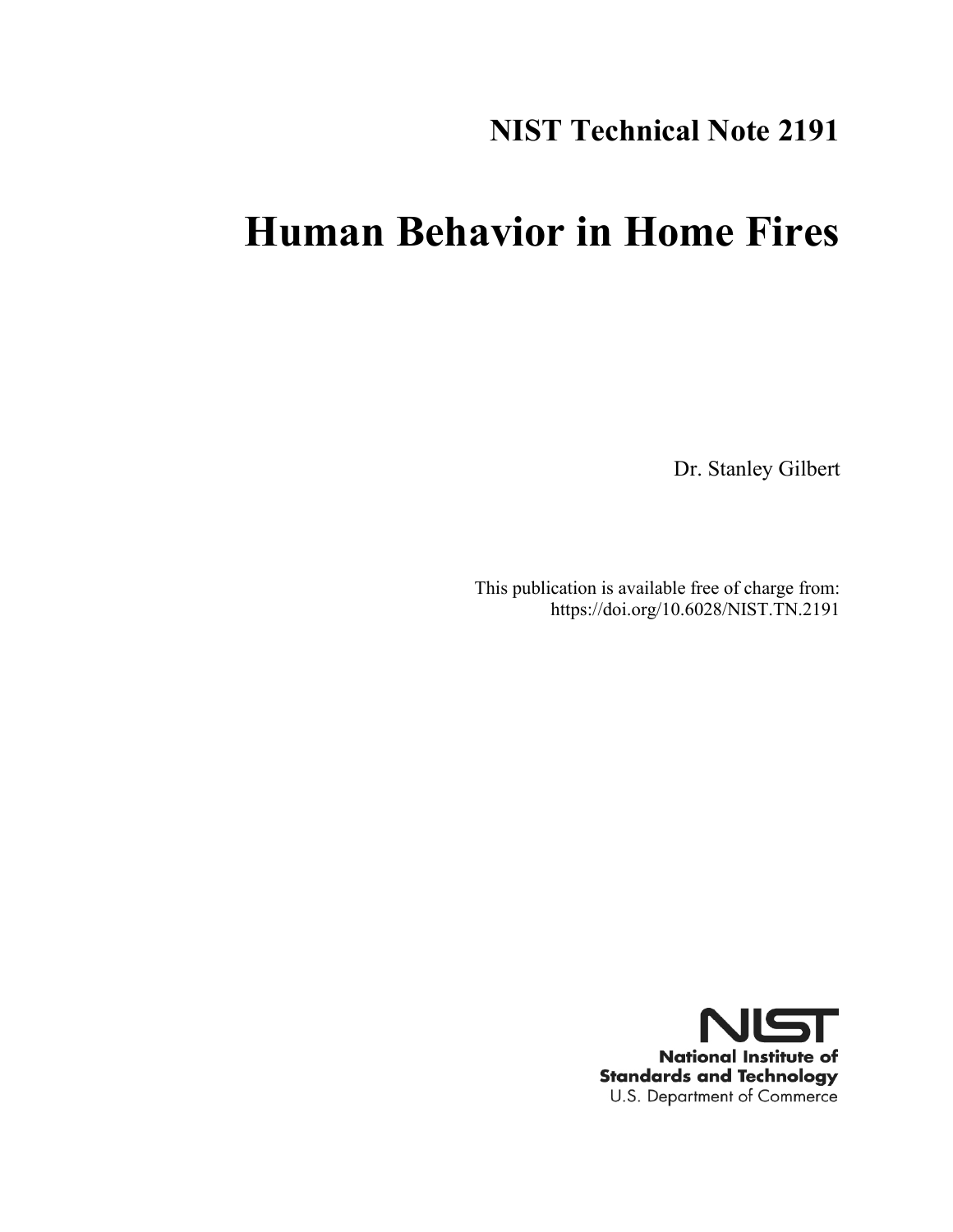## **NIST Technical Note 2191**

## **Human Behavior in Home Fires**

Dr. Stanley Gilbert *Office of Applied Economics Engineering Laboratory*

This publication is available free of charge from: https://doi.org/10.6028/NIST.TN.2191

November 2021



U.S. Department of Commerce *Gina M. Raimondo, Secretary*

National Institute of Standards and Technology *James K. Olthoff, Performing the Non-Exclusive Functions and Duties of the Under Secretary of Commerce for Standards and Technology & Director, National Institute of Standards and Technology*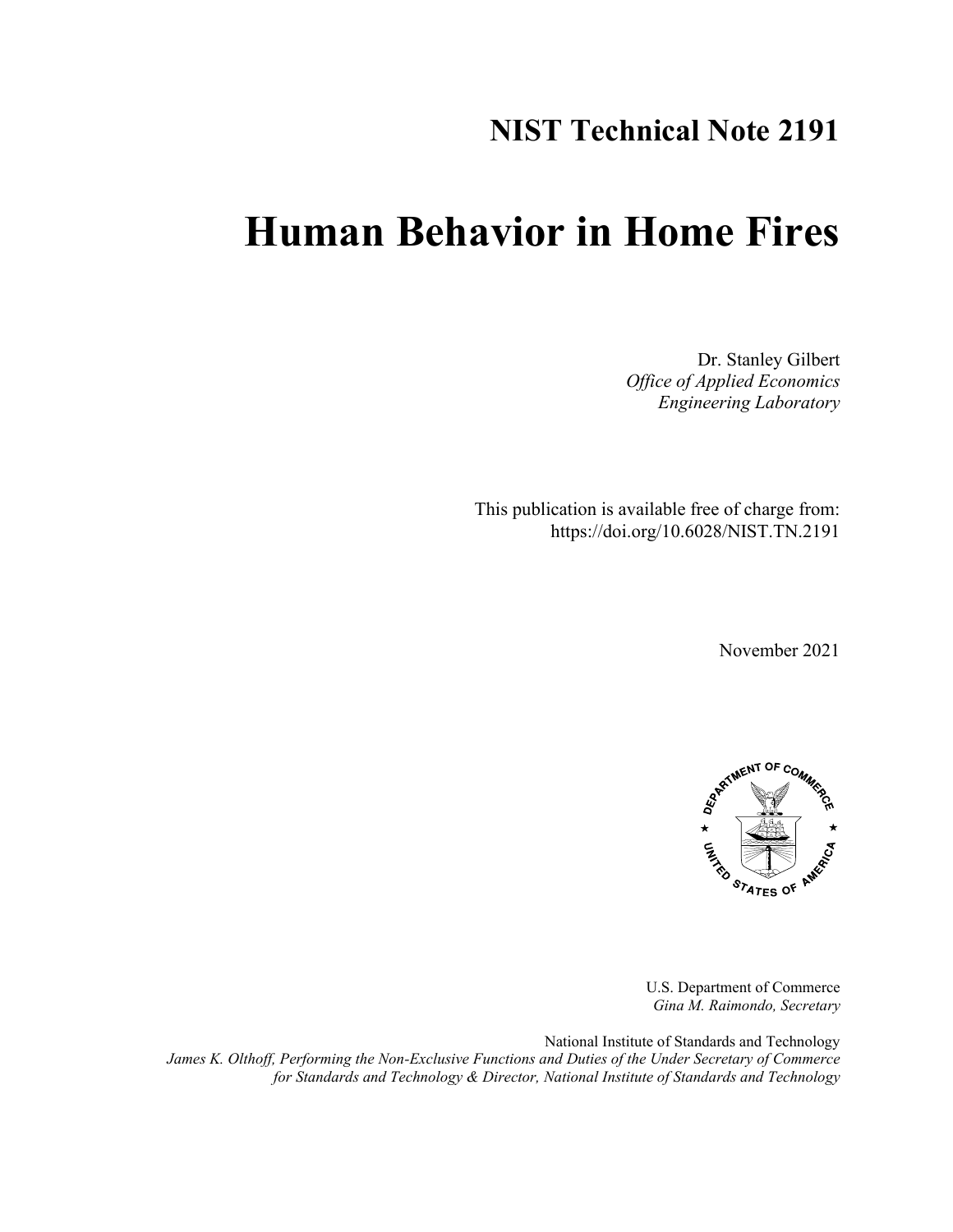Certain commercial entities, equipment, or materials may be identified in this document in order to describe an experimental procedure or concept adequately. Such identification is not intended to imply recommendation or endorsement by the National Institute of Standards and Technology, nor is it intended to imply that the entities, materials, or equipment are necessarily the best available for the purpose.

**National Institute of Standards and Technology Technical Note 2191 Natl. Inst. Stand. Technol. Tech. Note 2191, 28 pages (November 2021) CODEN: NTNOEF**

> **This publication is available free of charge from: https://doi.org/10.6028/NIST.TN.2191**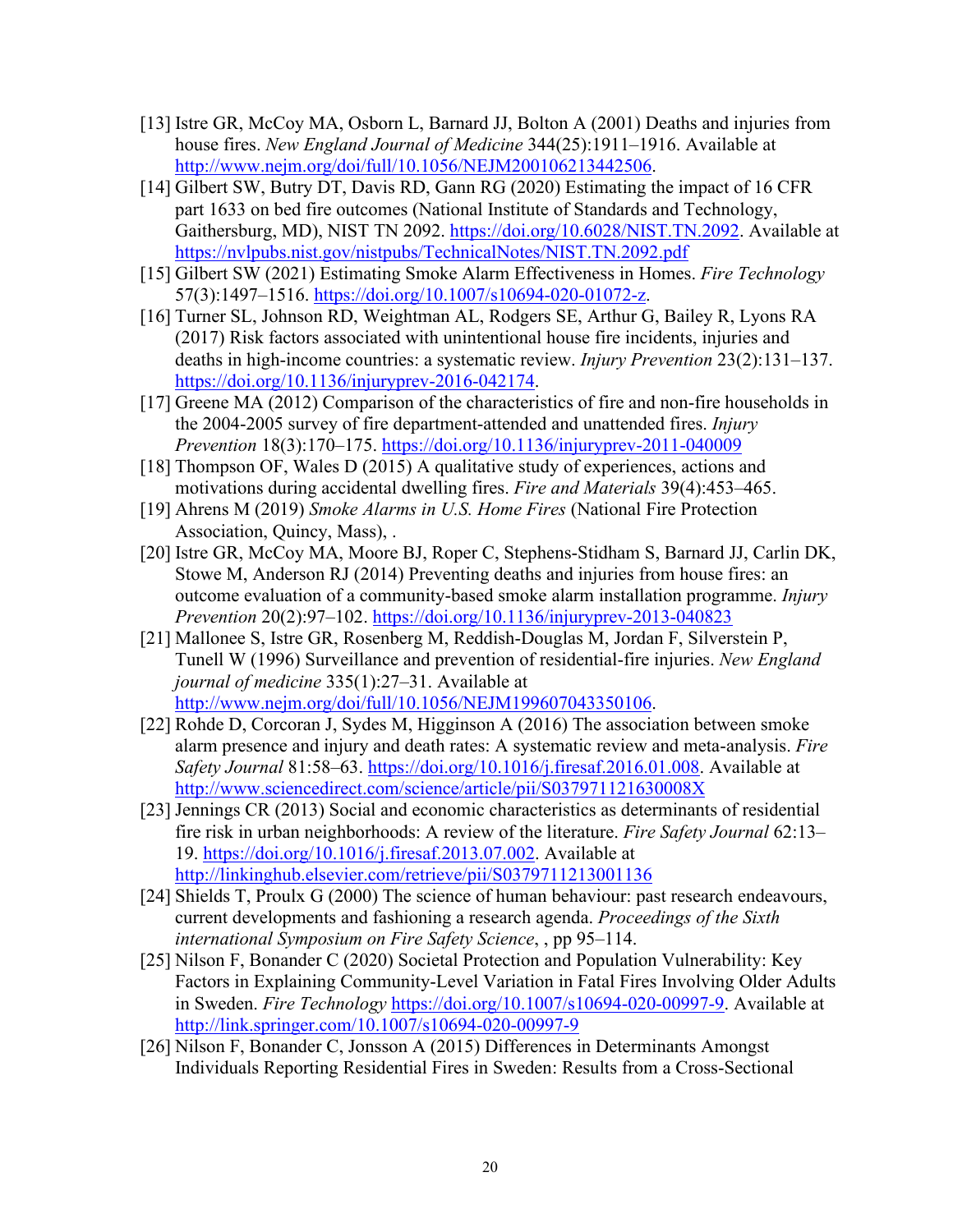Study. *Fire Technology* 51(3):615–626. [https://doi.org/10.1007/s10694-015-0459-0.](https://doi.org/10.1007/s10694-015-0459-0) Available at<http://link.springer.com/10.1007/s10694-015-0459-0>

- [27] RuneforsM, Jonsson A, Bonander C (2021) Factors contributing to survival and evacuation in residential fires involving older adults in Sweden. *Fire Safety Journal* 122. Publisher: Elsevier.
- [28] Nilson F, Lundgren L, Bonander C (2020) Living arrangements and fire-related mortality amongst older people in Europe. *International Journal of Injury Control and Safety Promotion* 27(3):378–384. [https://doi.org/10.1080/17457300.2020.1780454.](https://doi.org/10.1080/17457300.2020.1780454) Available at<https://www.tandfonline.com/doi/full/10.1080/17457300.2020.1780454>
- [29] Jonsson A, Bonander C, Nilson F, Huss F (2017) The state of the residential fire fatality problem in Sweden: Epidemiology, risk factors, and event typologies. *Journal of Safety Research* [https://doi.org/10.1016/j.jsr.2017.06.008.](https://doi.org/10.1016/j.jsr.2017.06.008) Available at <http://www.sciencedirect.com/science/article/pii/S0022437516303474>
- [30] Gilbert SW, Butry DT (2018) Identifying vulnerable populations to death and injuries from residential fires. *Injury Prevention* 24(5):358–364. [https://doi.org/10.1136/injuryprev-2017-042343.](https://doi.org/10.1136/injuryprev-2017-042343) Available at <http://injuryprevention.bmj.com/lookup/doi/10.1136/injuryprev-2017-042343>
- [31] Eggert E, Huss F (2017) Medical and biological factors affecting mortality in elderly residential fire victims: a narrative review of the literature. *Scars, Burns & Healing*. [https://doi.org/10.1177/2059513117707686.](https://doi.org/10.1177/2059513117707686) Available at <http://journals.sagepub.com/doi/10.1177/2059513117707686>
- [32] Bryan JL (1977) *Smoke as a Determinant of Human Behavior in Fire Situations (Project People)*. NBS-GCR-77-94.
- [33] Wood PG (1972) The Behaviour of People in Fires, . Fire Research Note FRN-0953.
- [34] Fahy RF, Proulx G, Aiman L (2012) Panic or not in fire: Clarifying the misconception. *Fire and Materials* 36(5-6):328–338. [https://doi.org/10.1002/fam.1083.](https://doi.org/10.1002/fam.1083) Available at <http://doi.wiley.com/10.1002/fam.1083>
- [35] Kuligowski ED (2016) Human Behavior in Fire. *SFPE Handbook of fire protection engineering*, pp 2429–2551.
- [36] Kuligowski ED (2011) *Terror Defeated: Occupant Sensemaking, Decision-Making and Protective Action in the 2001 World Trade Center Disaster*. Sociology Graduate Theses & Dissertations. Paper 4.
- [37] Proulx G (1995) Evacuation time and movement in apartment buildings. *Fire Safety Journal* 24(3):229–246. [https://doi.org/10.1016/0379-7112\(95\)00023-M](https://doi.org/10.1016/0379-7112(95)00023-M)
- [38] Bukowski RW, Tubbs JS (2016) Egress Concepts and Design Approaches. *SFPE Handbook of fire protection engineering*, pp 2012–2046.
- [39] Bryan J (2008) Behavioral Response to Fire and Smoke. *SFPE handbook of fire protection engineering* (National Fire Protection Association).
- [40] Proulx G (2008) Evacuation Time. *SFPE handbook of fire protection engineering* (National Fire Protection Association).
- [41] Gwynne S, Boyce K (2016) Engineering Data. *SFPE Handbook of fire protection engineering*, pp 2429–2551.
- [42] Kuligowski ED (2009) The process of human behavior in fires (National Bureau of Standards, Gaithersburg, MD), NIST TN 1632. [https://doi.org/10.6028/NIST.TN.1632.](https://doi.org/10.6028/NIST.TN.1632) Available at<https://nvlpubs.nist.gov/nistpubs/Legacy/TN/nbstechnicalnote1632.pdf>

 $\mathcal{L}_\text{max} = \mathcal{L}_\text{max} = \mathcal{L}_\text{max} = \mathcal{L}_\text{max} = \mathcal{L}_\text{max} = \mathcal{L}_\text{max} = \mathcal{L}_\text{max} = \mathcal{L}_\text{max} = \mathcal{L}_\text{max} = \mathcal{L}_\text{max} = \mathcal{L}_\text{max} = \mathcal{L}_\text{max} = \mathcal{L}_\text{max} = \mathcal{L}_\text{max} = \mathcal{L}_\text{max} = \mathcal{L}_\text{max} = \mathcal{L}_\text{max} = \mathcal{L}_\text{max} = \mathcal{$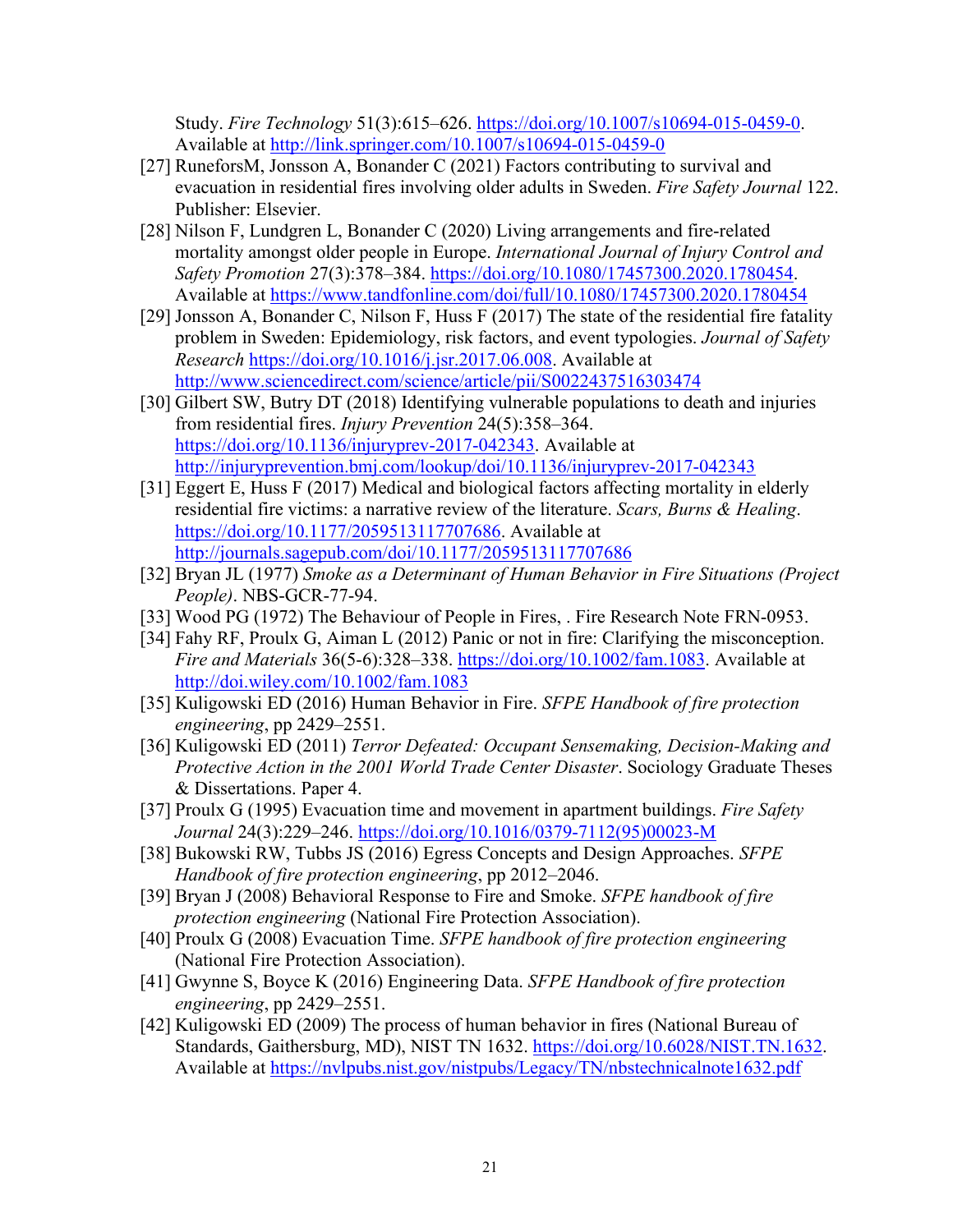- [43] Kuligowski E (2013) Predicting Human Behavior During Fires. *Fire Technology* 49(1):101–120. [https://doi.org/10.1007/s10694-011-0245-6.](https://doi.org/10.1007/s10694-011-0245-6) Available at <http://link.springer.com/10.1007/s10694-011-0245-6>
- [44] Lindell MK, Perry RW(2003) *Communicating environmental risk in multiethnic communities* (Sage Publications).
- [45] Reneke P (2013) Evacuation Decision Model (National Institute of Standards and Technology), NIST IR 7914. [https://doi.org/10.6028/NIST.IR.7914.](https://doi.org/10.6028/NIST.IR.7914) Available at <https://nvlpubs.nist.gov/nistpubs/ir/2013/NIST.IR.7914.pdf>
- [46] Gwynne S (2012) Translating Behavioral Theory of Human Response into Modeling Practice (National Institute of Standards and Technology, Gaithersburg, MD), NIST GCR 12-972.
- [47] Gwynne S, Kuligowski ED, Kinsey M (2015) HUMAN BEHAVIOR IN FIRE MODEL DEVELOPMENT AND APPLICATION. 6th International Symposium on Human Behaviour in Fire (Cambridge).
- [48] Runefors M, Johansson N, van Hees P (2016) How could the fire fatalities have been prevented? An analysis of 144 cases during 2011–2014 in Sweden: An analysis. *Journal of Fire Sciences* 34(6):515–527. [https://doi.org/10.1177/0734904116667962.](https://doi.org/10.1177/0734904116667962) Available at<http://journals.sagepub.com/doi/10.1177/0734904116667962>
- [49] Runefors M, Johansson N, van Hees P (2017) The effectiveness of specific fire prevention measures for different population groups. *Fire Safety Journal* 91:1044–1050. [https://doi.org/10.1016/j.firesaf.2017.03.064.](https://doi.org/10.1016/j.firesaf.2017.03.064) Available at <https://linkinghub.elsevier.com/retrieve/pii/S0379711217301546>
- [50] Kinateder MT, Kuligowski ED, Reneke PK, Peacock RD (2014) A Review of Risk Perception in Building Fire Evacuation (National Institute of Standards and Technology), NIST TN 1840. [https://doi.org/10.6028/NIST.TN.1840.](https://doi.org/10.6028/NIST.TN.1840) Available at <https://nvlpubs.nist.gov/nistpubs/TechnicalNotes/NIST.TN.1840.pdf>
- [51] Peacock RD, Reneke PA, Kuligowski ED, Hagwood CR (2017) Movement on Stairs During Building Evacuations. *Fire Technology* 53(2):845–871. [https://doi.org/10.1007/s10694-016-0603-5.](https://doi.org/10.1007/s10694-016-0603-5) Available at <http://link.springer.com/10.1007/s10694-016-0603-5>
- [52] Lovreglio R, Kuligowski E, Gwynne S, Boyce K (2019) A pre-evacuation database for use in egress simulations. *Fire Safety Journal* 105:107–128. [https://doi.org/10.1016/j.firesaf.2018.12.009.](https://doi.org/10.1016/j.firesaf.2018.12.009) Available at <https://linkinghub.elsevier.com/retrieve/pii/S0379711218302212>
- [53] Warda L, Ballesteros MF (2007) Interventions to prevent residential fire injury. *Handbook of Injury and Violence Prevention*, eds Doll L, Bonzo S, Sleet D, Mercy J.
- [54] Clare J, Jennings C, Garis L (2018) Smoke Alarm Response Time: (University of Fraser Valley).
- [55] Yellman MA, Peterson C, McCoy MA, Stephens-Stidham S, Caton E, Barnard JJ, Padgett TO, Florence C, Istre GR (2018) Preventing deaths and injuries from house fires: a cost–benefit analysis of a community-based smoke alarm installation programme. *Injury Prevention* 24(1):12–18. [https://doi.org/10.1136/injuryprev-2016-](https://doi.org/10.1136/injuryprev-2016-042247) [042247.](https://doi.org/10.1136/injuryprev-2016-042247) Available at [http://injuryprevention.bmj.com/lookup/doi/10.1136/injuryprev-](http://injuryprevention.bmj.com/lookup/doi/10.1136/injuryprev-2016-042247)[2016-042247](http://injuryprevention.bmj.com/lookup/doi/10.1136/injuryprev-2016-042247)
- [56] Thomas L, Garis L, Morris S, Biantoro C (2020) Journey of HomeSafe: Community Risk Reduction in Surrey (University of Fraser Valley)